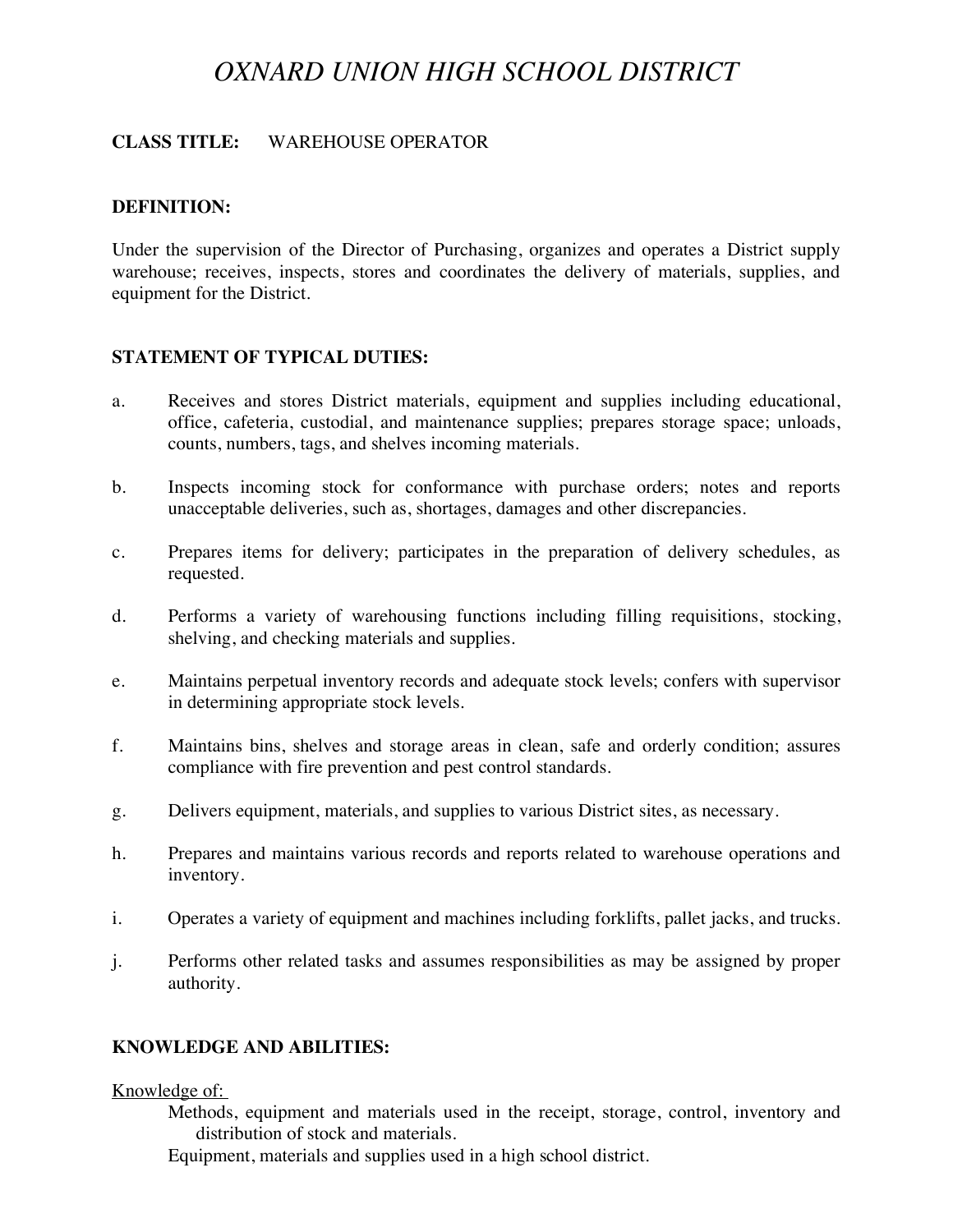Operation of warehouse equipment and vehicles. Inventory procedures and techniques. Safety and security procedures and practices. Proper methods of loading and unloading delivery vehicles. Interpersonal skills using tact, patience and courtesy. Record keeping techniques. Correct English usage.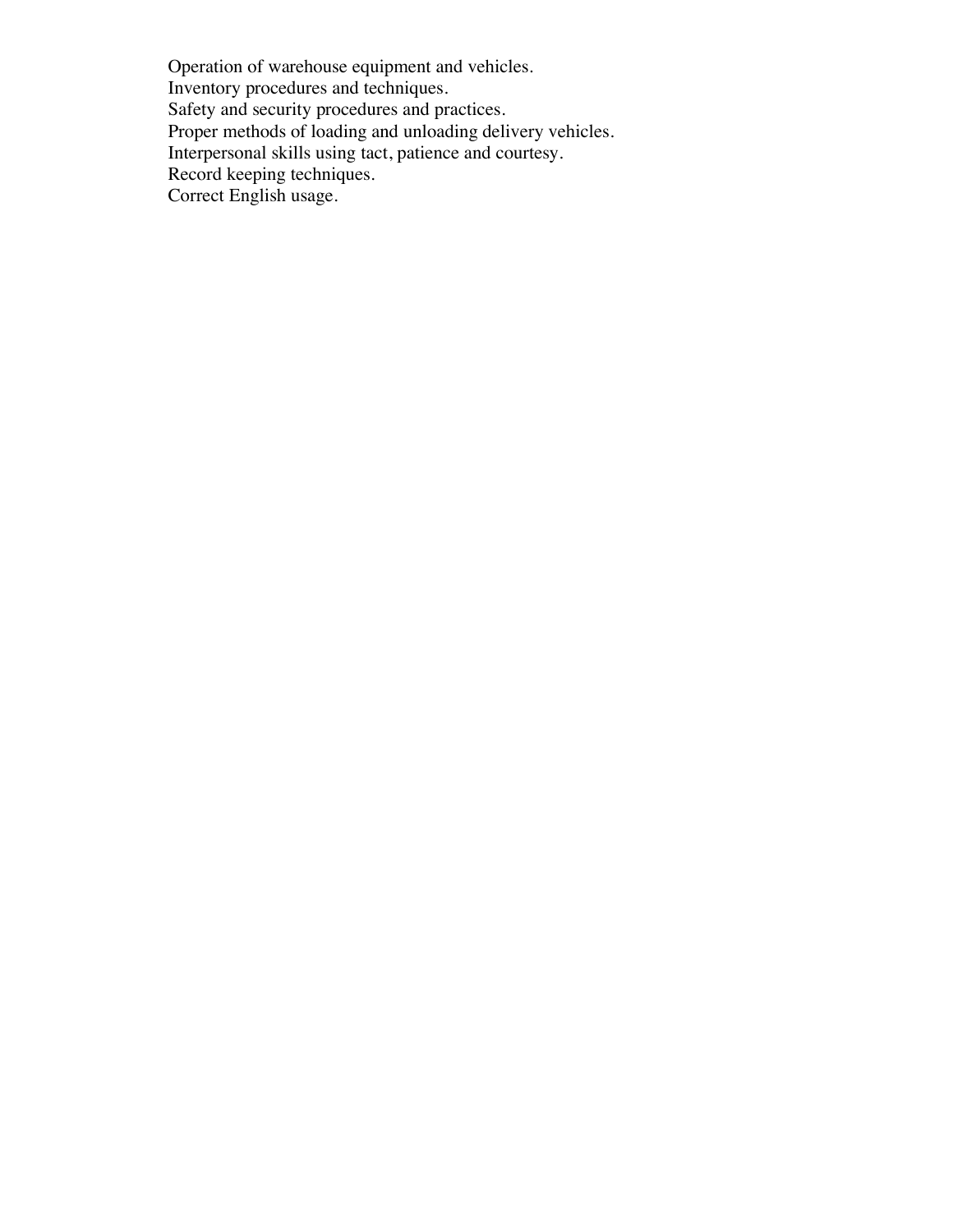# **KNOWLEDGE AND ABILITIES:** - continued

#### Ability to:

 Perform a variety of warehousing duties including filling requisitions, stocking, shelving and checking materials and supplies. Operate a variety of warehouse and delivery equipment, machines and vehicles. Maintain perpetual inventory records and appropriate stock levels. Add, subtract, multiply and divide quickly and accurately. Perform heavy manual labor. Lift objects weighing up to 50 pounds. Maintain records and prepare reports. Understand and follow oral and written directions. Communicate effectively. Establish and maintain cooperative and effective working relationships with others.

# **EDUCATION AND EXPERIENCE:**

Any combination equivalent to: graduation from high school and three years of general warehouse experience including receiving, storing and issuing stock.

# **PHYSICAL CHARACTERISTICS:**

Must be able to bend, stoop, reach horizontally and vertically; lift heavy objects; stand for prolonged periods; see to read; use hands and fingers to operate tools and equipment; speak clearly; and hear well enough to communicate effectively to perform all tasks.

# **LICENSES AND OTHER REQUIREMENTS:**

Valid California driver's license.

# **WORKING CONDITIONS:**

Warehouse environment; subject to heavy lifting, carrying, pushing and climbing.